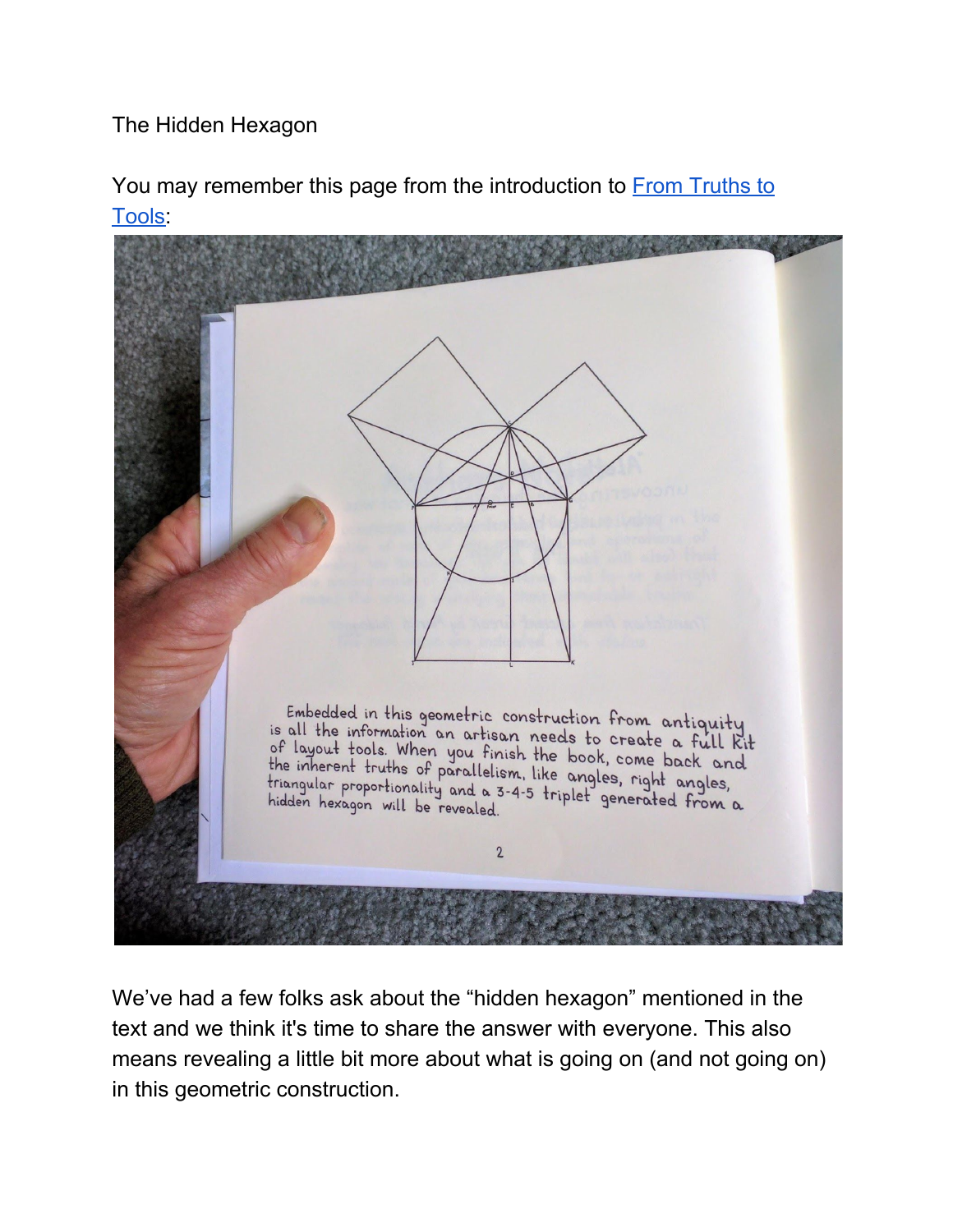

What *is* going on is this: Drawing lines from and through certain points seems to magically create a representation of one of the most important, not to mention useful, theorems for artisans in geometry: the Pythagorean Triplet. In the geometry of this particular interaction of a circle with a square, a triangle is formed in the upper half of the circle whose legs go on to generate a pair of squares that, when their areas are added together, equal the area of the lower square--and they do that in what looks to be a simple triplet ratio of leg lengths of three to four to five.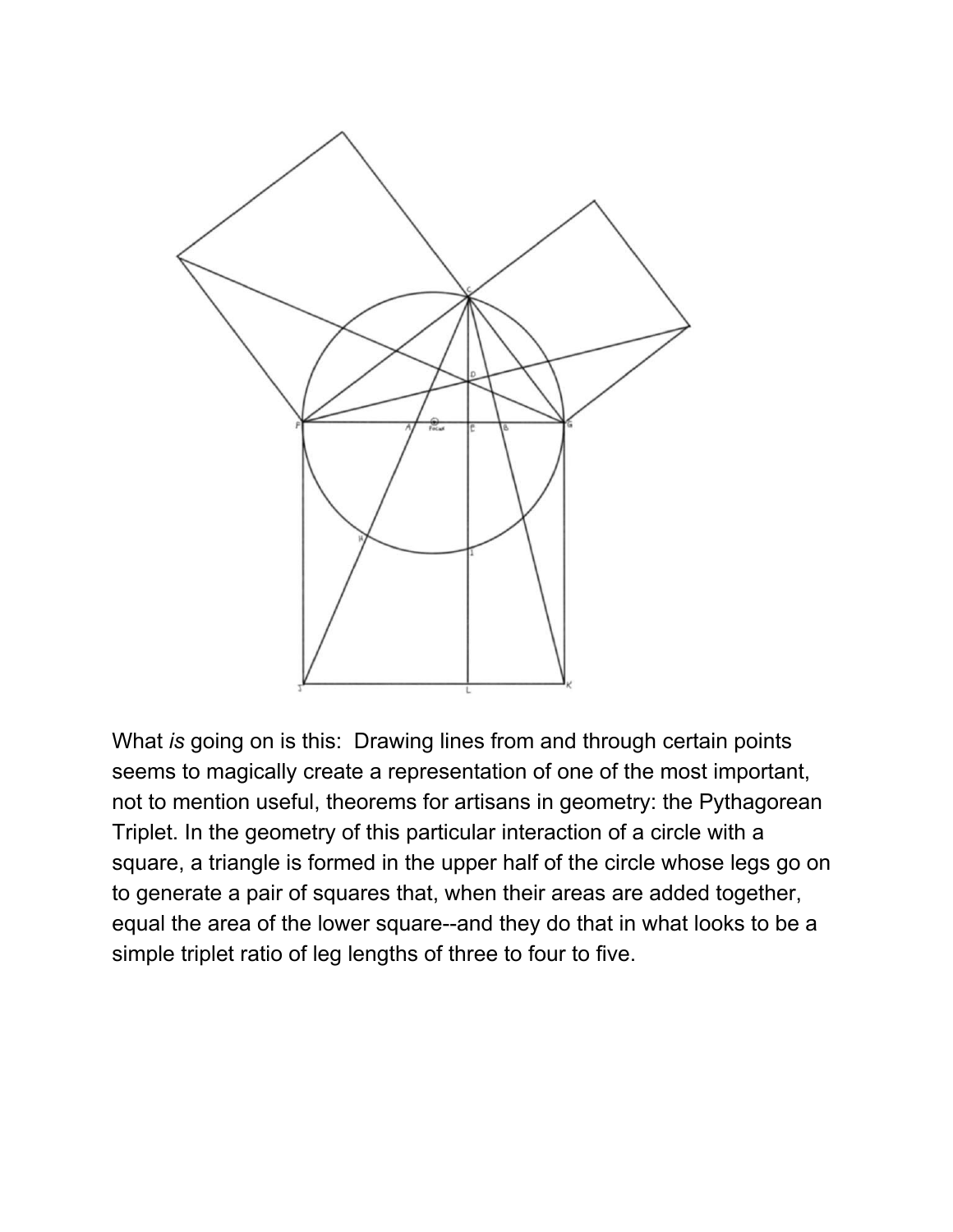

To arrive at the correct root lengths of the upper two squares to make this simple ratio happen, the trick from antiquity is to generate a hexagon inside the circle (by stepping the radius of the circle around its circumference) and to then draw a line from the lower left hand corner of the lower square through the vertex of the closest hexagon facet. Next, you continue the line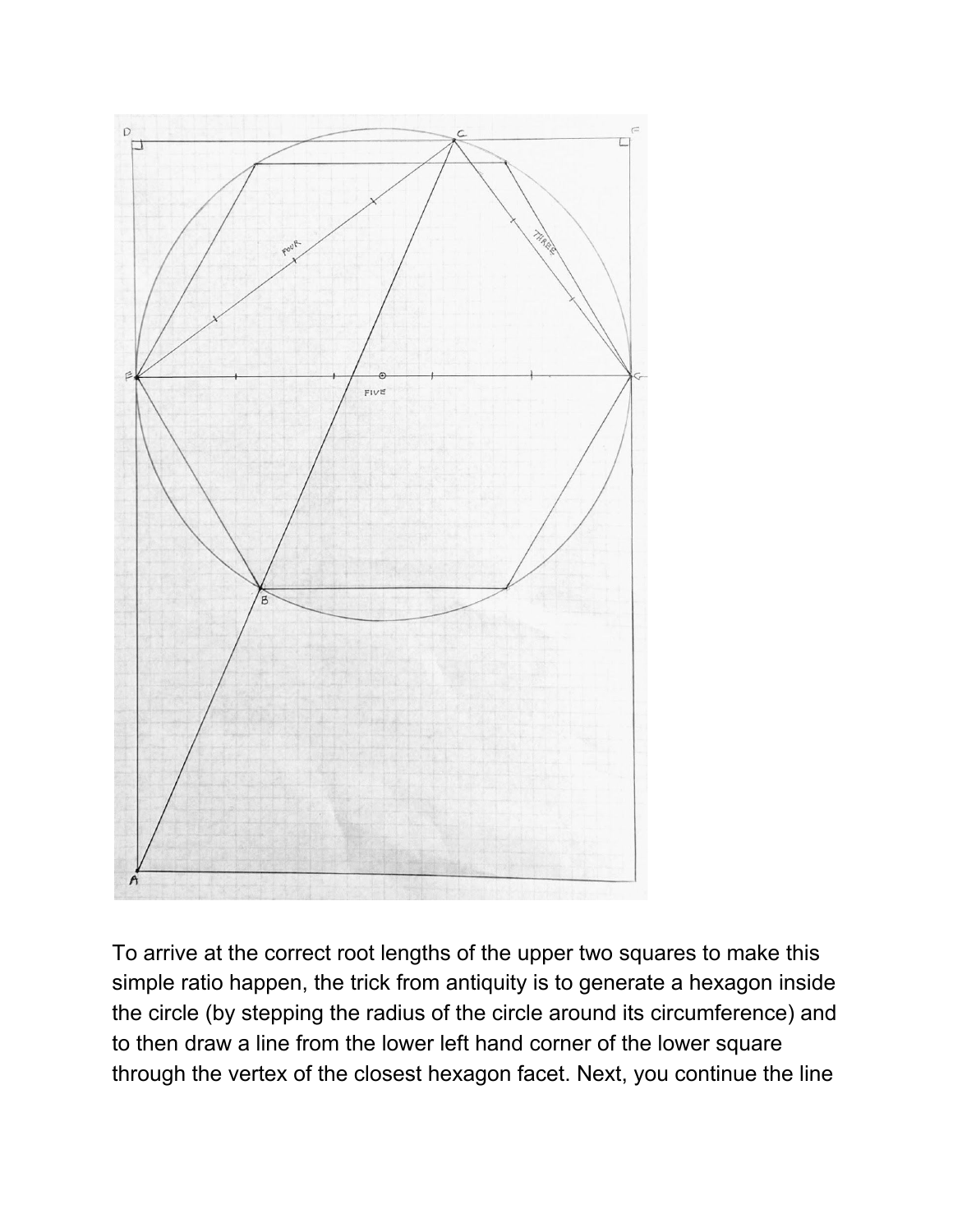to intersect the upper portion of the circle. This provides the point to which you then draw the legs of the triangle.

The results are leg length relationships of three segments to four segments to the five segments of the diameter line. We have just revealed the simplest of the countless Pythagorean triplets. But have we really? The answer is: almost but not really.